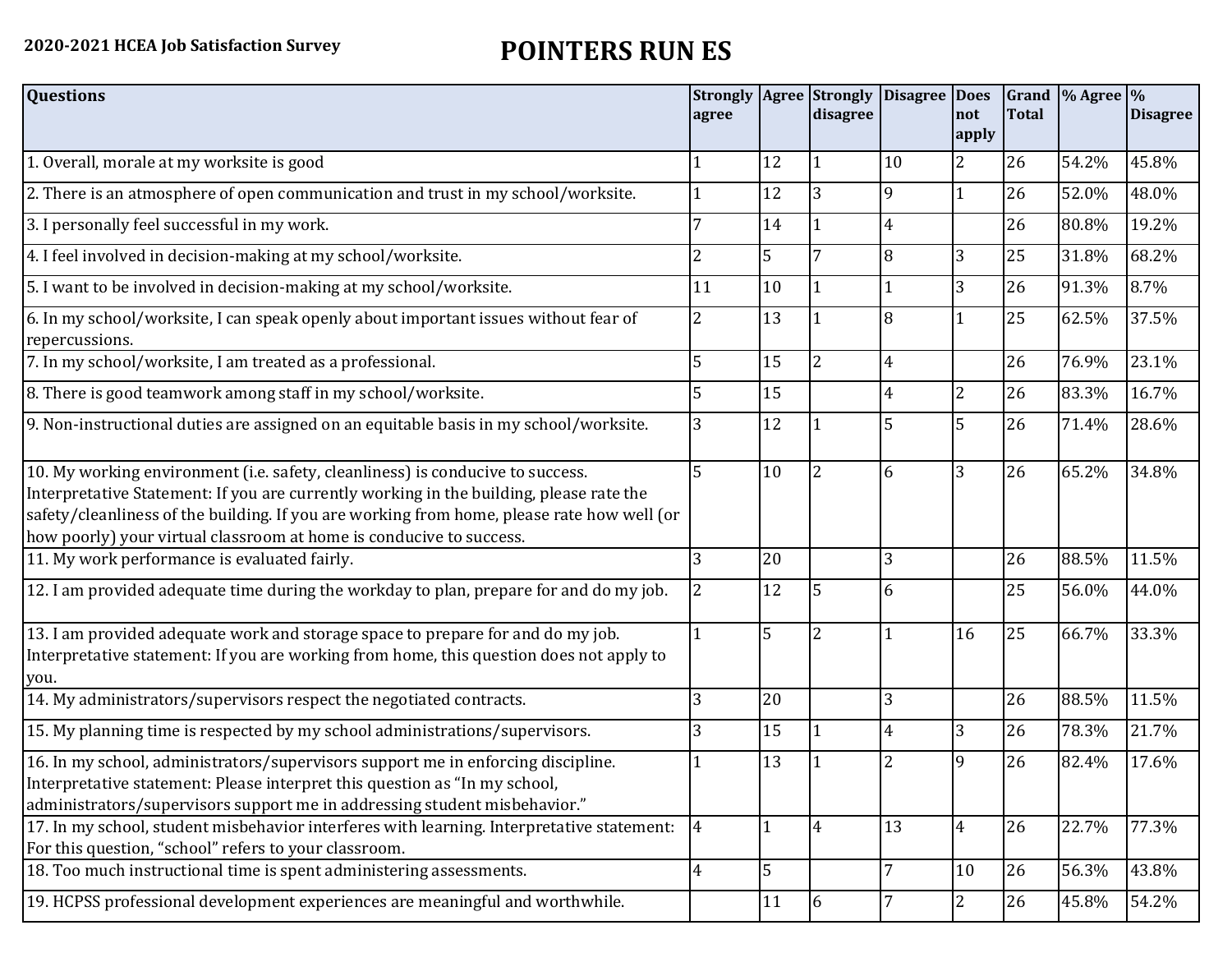## **2020-2021 HCEA Job Satisfaction Survey POINTERS RUN ES**

| 20. Increased workload has contributed to a decline in my morale.                                                                                          |                | 9  |                | $\overline{8}$ |                | 25 | 66.7%   | 33.3%  |
|------------------------------------------------------------------------------------------------------------------------------------------------------------|----------------|----|----------------|----------------|----------------|----|---------|--------|
| 21. I am paid fairly.                                                                                                                                      |                | 7  | 13             | 6              |                | 26 | 26.9%   | 73.1%  |
| 22. I have confidence in the leadership exhibited by the HCPSS Superintendent.                                                                             |                | 13 | 5              | 4              |                | 26 | 65.4%   | 34.6%  |
| 23. I have confidence in the leadership exhibited by the Howard County Board of<br>Education.                                                              |                | 12 | $\overline{4}$ | 8              |                | 25 | 52.0%   | 48.0%  |
| 24. I have confidence in the leadership exhibited by the Howard County Education<br>Association (HCEA).                                                    | 12             | 13 |                |                |                | 26 | 96.2%   | 3.8%   |
| 25. I feel that HCPSS offers me the possibility of advancing professionally in the field of<br>education.                                                  | 3              | 14 |                | 5              | 3              | 26 | 73.9%   | 26.1%  |
| 26. In my position, I receive appropriate and adequate support and training.                                                                               |                | 18 |                | 4              |                | 26 | 84.6%   | 15.4%  |
| 27. During this current school year, I have experienced harassing behavior from<br>colleagues.                                                             |                | 1  | 15             | 8              | $\overline{2}$ | 26 | 4.2%    | 95.8%  |
| 28. During this current school year, I have experienced harassing behavior from<br>administrators/supervisors.                                             |                |    | 14             | 11             | 1              | 26 | $0.0\%$ | 100.0% |
| 29. During this current school year, I have experienced harassing behavior from parents.                                                                   |                | 5  | 11             | 8              |                | 25 | 24.0%   | 76.0%  |
| 30. At my school I spend most of my PIP time on non-instructional activities.                                                                              |                | 3  | $\overline{2}$ | 6              | 14             | 26 | 33.3%   | 66.7%  |
| 31. At my school our administrator includes time during PIP for teacher-initiated<br>collaboration.                                                        |                | 9  |                | 3              | 11             | 26 | 80.0%   | 20.0%  |
| 32. In my school, I spend too much time in meetings.                                                                                                       | 4              | 8  |                | 12             | $\mathbf{1}$   | 26 | 48.0%   | 52.0%  |
| 33. In my school, there is adequate support for special education students.                                                                                | 2              | 9  | 5              |                | $\overline{2}$ | 25 | 47.8%   | 52.2%  |
| 34. My administrator/supervisor provides people working from home with flexibility in<br>their workday.                                                    | 2              | 18 | 2              | 3              |                | 25 | 80.0%   | 20.0%  |
| 35. My administrator/supervisor has reasonable expectations of workload for staff while<br>in virtual learning.                                            | $\overline{2}$ | 16 |                | 8              |                | 26 | 69.2%   | 30.8%  |
| 36. Students have adequate technology and tools (hardware/software/connectivity) to<br>participate in virtual learning.                                    | 5              | 20 |                |                |                | 26 | 96.2%   | 3.8%   |
| 37. Staff have adequate technology hardware (e.g. computers, document cameras, other<br>technology hardware) to meet the requirements of virtual learning. | 2              | 16 | 14             | 3              |                | 26 | 72.0%   | 28.0%  |
| 38. HCPSS has provided the software I need to do my job and collaborate with colleagues.                                                                   |                | 20 |                | 2              | $\overline{2}$ | 26 | 87.5%   | 12.5%  |
| 39. The software and online services provided by HCPSS to do my job are difficult and/or $\vert$ 2<br>time-consuming to use.                               |                | 5  | $\overline{2}$ | 17             |                | 26 | 26.9%   | 73.1%  |
| 40. In my class, I feel that students are engaged in virtual learning                                                                                      | 4              | 12 | 12             | 6              | $\overline{2}$ | 26 | 66.7%   | 33.3%  |